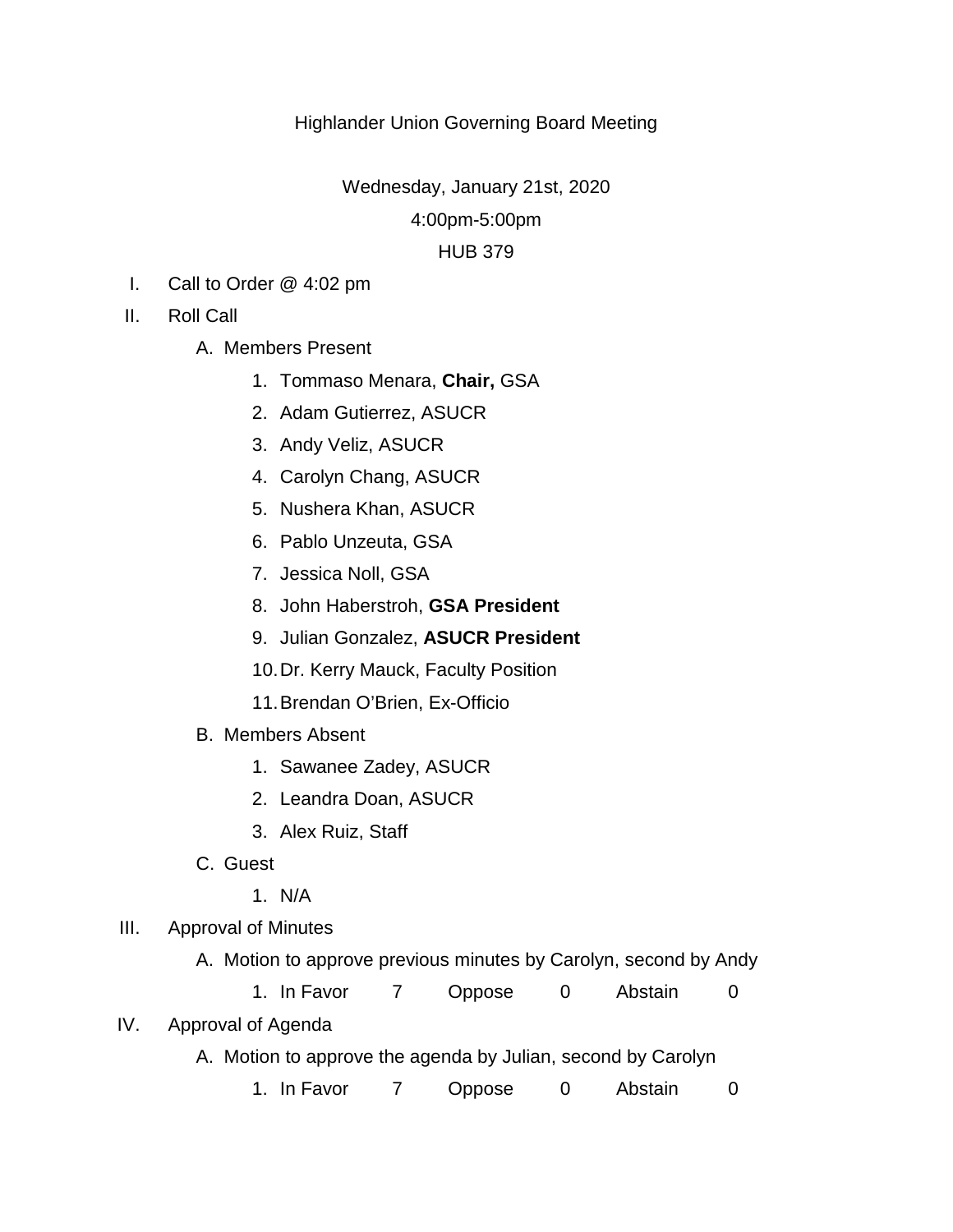- V. Chair's Report: Tommaso Menara, HUB Chair
	- A. February and March Meeting Dates
		- 1. Tommaso stated that Adam was not at present at the meeting and the dates chosen overlap with one of Adam's classes. Adam asked if it would be possible to move one of the meetings. February 27th had 7 votes instead of February 18th which had 6 votes on the doodle poll. If we move the meeting to the 27th then the March meeting would be the week after. March 10th had the second highest votes and would be ideal to move that meeting as well. Brendan states that the meeting can be moved to the evening instead. Tommaso will send a poll on just March 10th and if the Chair gets sick the Vice Chair would not be there.
- VI. HUB Report: Brendan O'Brien, HUB Director
	- A. HUB Operating Hours for 2020-2021
		- 1. Prior to Brendan's arrival the HUB was closed on weekends, but the HUB was only open for the events that were being held. Then it changed to the HUB being open 8am-11pm on Saturdays and 11am-11pm on Sundays. After two years of data collected from managers, the HUB approved the purchase of "people counters" to better track our occupancy numbers. The managers are unable to pick up everyone that walks through the doors of the HUB and do not include the food court. On Sundays from 6pm-11pm the managers are only getting about 25 people throughout the entire building unless there is an event happening. Formally vote sometime this year on the operating hours. It is expensive to keep the building open when you factor in utility, manager and facilities costs, especially if there are not a lot of people. The operation hours will also impact how much the HUB gets charged by facility. Carolyn asked if during finals week would the HUB be open longer. Brendan states that could also be a topic of conversation. The numbers also include finals week and the trend of numbers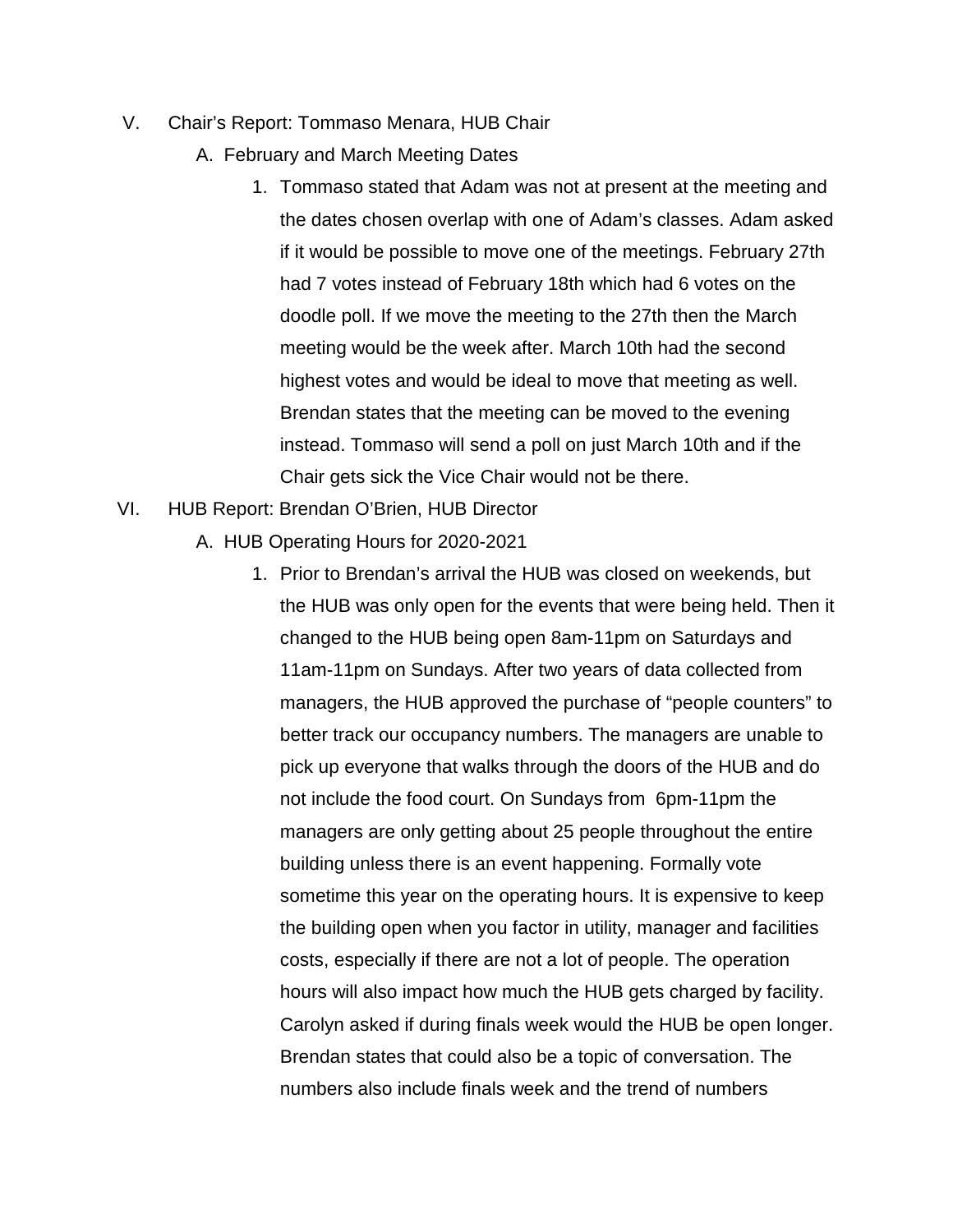dropping towards the evening matches. Jessica states her concern on the hours of the libraries as well and having all three locations shut down at the same time can be an issue for a heavy commuter school. Julian states that people just assume that students believe the HUB is closed during finals week and better advertisement would help. Adam asked if we are operating at a loss on the weekends on some of the days. Brendan states no since the budget is inclusive of those hours. Adam's concern is that since the vendors are all centralized at the HUB and there is no close parking and expanding on new customers. Brendan states dining is hesitant to open on weekends since they operate at a loss. Some events expect 500 people, but only 100 people show up. Looking for help only for Sunday's since Saturdays still have a lot of traffic. Jessica pushes for looking at the hours of the libraries and matches those hours that the libraries are not open. Adam states putting a poster that the HUB is open.

- B. Indigenize UCR
	- 1. Conversation with Native American faculty, staff, and students regarding acknowledging the original inhabitants of the land and land across UCR. Conversation started with the Student Success Center and the removal of the trees. Meeting with Dr. Mata, Dr. Haynes, Chancellor Wilcox, and members of the Native American community to talk about recognizing the Native American community in the Student Success Center or somewhere else on campus. Indigenize UCR movement is looking for more options on campus and Brendan offered up the HUB as a location since the HUB has nothing that acknowledges the original inhabitants. Art sculpture,mural or plaque somewhere in the building in the student union. The Student Success Center identified walls that would be suitable for art and the group is aware of that information to review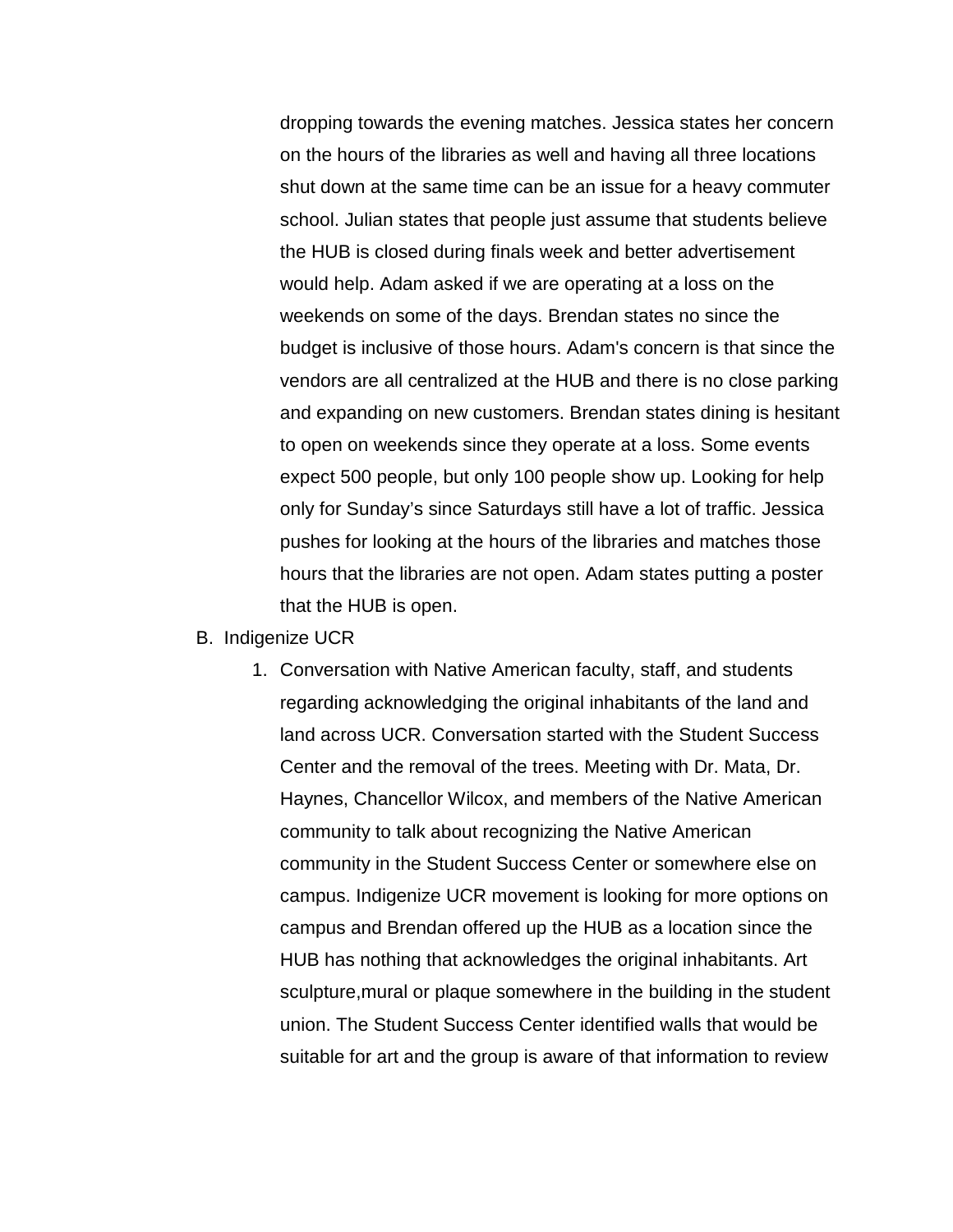and provide recommendations. The movement is going to happen throughout the entire campus.

- C. Payroll Updates
	- 1. Julian, John, Jessica, Pablo should be getting paid by the 31st according to UCPath. Carolyn and Andy have not been paid and Tommaso wants to double check. Carolyn states that she has not been paid since last year. Brendan states that if no one has been getting paid to let him know.
- VII. Food Service Report
	- A. N/A
- VIII. Public Forum
	- A. N/A
- IX. Subcommittee Reports
	- A. Honorarium and Dining
		- 1. Tommaso and Pablo were working together in the Honorarium committee. Tommaso states that we are one of the most transparent on our campus. Some campuses do not post anything and it is difficult to find information. UCSB is paid \$200 a quarter and the chair is paid \$250. Unable to find how many times they meet a quarter. Brendan has a UC Center meeting and will ask. UCSD meets weekly and only chair and vice-chair get stipends. The board manages several buildings. Cal poly and UCLA both manage several buildings but do not publish any honorarium. UCI meets weekly and meets with the public every other week, but no other information is provided. Adam states the possibility of the student union and student government being joint together. Julian states that UCLA student government is in charge of the student buildings. Kerry states of having a survey at Brendan's meeting to have a better understanding.
- X. Old Business
	- A. Altura ATM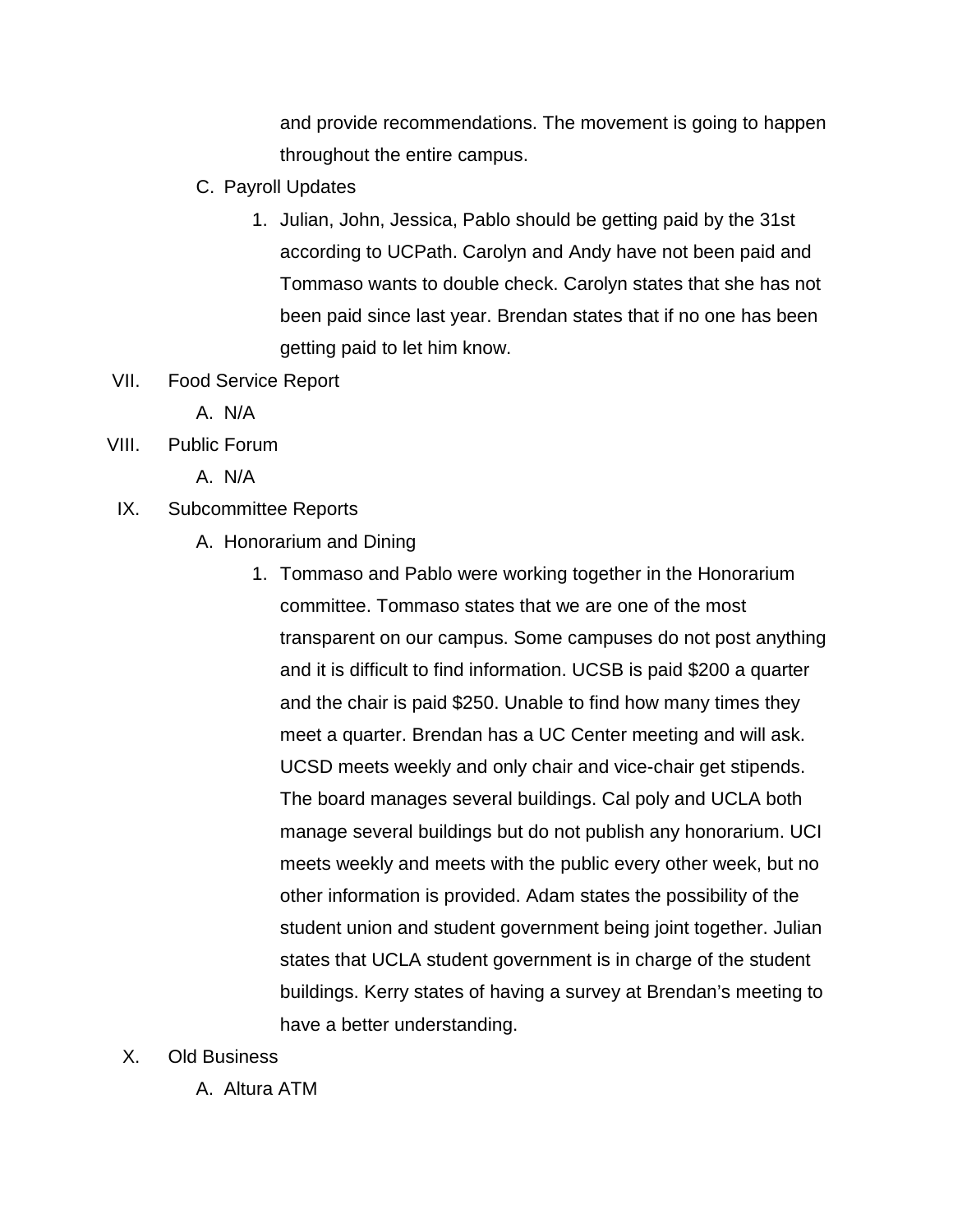- 1. Athletics contract with Alutra expires December 31st, 2021. Our lease for \$1300 will expire at the same time and then they can decide whether they want to keep their presence at the HUB. Tomasso believes that the location will not increase the traffic. Carolyn states to try it out and since there is an expiration, if they do not receive the foot traffic they need they can move somewhere else. Brendan states in general the lease agreements for ATMs are not up for another three years. Once the years are up they will come back to the board, but that the board hasn't been active in those discussions. Over the last couple of years, the campus Real Estate office has automatically renewed the contracts.
	- a) Motion to approve Altura ATM into HUB by John, second by Adam

| $(1)$ In Favor | 10 Oppose | Abstain |
|----------------|-----------|---------|
|                |           |         |

- B. Capital Project Updates
	- 1. Latitude Fifty-Five
		- a) Have not started painting, but can start in pieces and begin over spring break. The Programming and operation manager will attend the next meeting and give a presentation. She will be managing the project since it is in her field.
	- 2. Furniture
		- a) John states the furniture sent shows that the furniture looks uncomfortable. Brendan states that providing more feedback he will be able to send to the company. The furniture is for the first floor lobby which can be a test run for the furniture that might go into latitude. Summer the goal is for latitude 51 to have new paint, new furniture, and gaming equipment if it is something we continue to pursue. Tommaso looked at the samples and said that the style looked cafe style. Jessica asked what the purpose of the furniture is for and they help